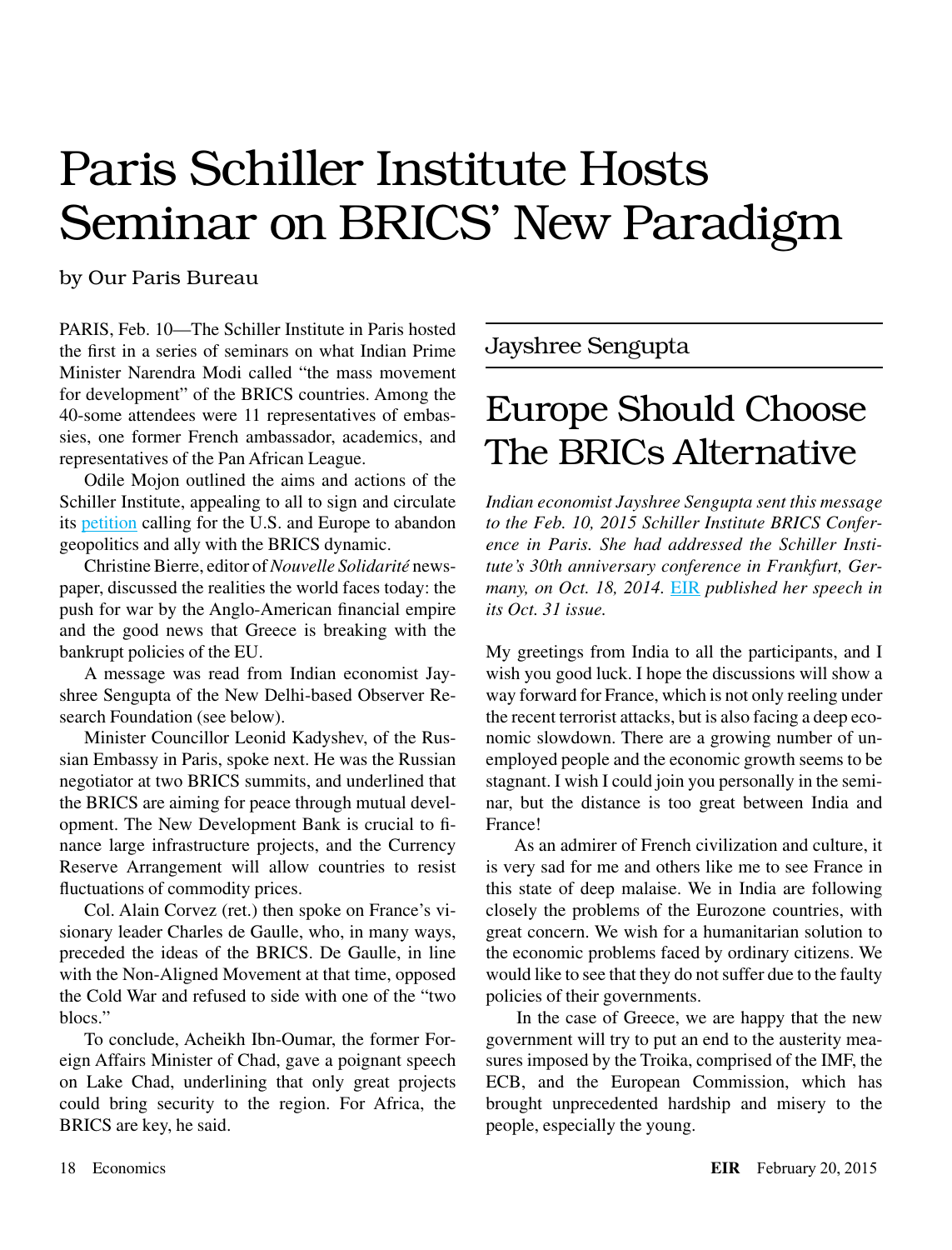

*Jayshree Sengupta addresses the Schiller Institute's conference in Frankfurt, Germany, Oct. 18, 2014.*

 Greece has to find a way out of the mess, and so should other members of the Eurozone who are suffering at the hands of the Troika and are having a tough time balancing their budgets, promoting their exports, keeping their welfare programs intact, and creating jobs for youth.

We in India experienced conditionality imposed by the IMF when India had to borrow in order to tide over its balance of payments problem in 1991. There were deep budgetary cuts in agriculture and the social sectors, and a blueprint was drawn up for privatization of state enterprises. Many were sold and are still being sold, and there has been a rise in unemployment.

### **'Future Potential' of the BRICS**

Today India proudly belongs to the BRICS—a name coined by an American in 2002 for the emerging market countries. Today BRICS has become a group with a promising future. It is comprised by five giants: Brazil, Russia, India, China, and South Africa. The skeptics are already pointing out that the BRICS are in trouble and would crumble down soon. This is because China's economy has been slowing down and Russia's economy is facing problems due to the drastic reduction in oil prices. The conflict in Ukraine has already set back Russia economically. The sanctions imposed by the West and the anxiety among investors that more sanctions would be coming, have aggravated a slowdown that already started some time ago.

 About \$88 billion was pulled out of Russia last year. Standard & Poor's has downgraded Russia's credit rating to junk status (BB+) recently, putting it below investment grade for the first time in a decade. A junk status for a country or company suggests that it is likely to default on its debt. But Russia has \$379 billion in reserves, and in case of real need, China has \$4 trillion in dollar-denominated assets. It could easily lend to Russia. It is, however, true that Russian exports have fallen sharply and imports (due to counter-sanctions by Russia) have also declined, which has already started to have an adverse economic impact on Germany. Russian sanctions are beginning to hurt the Eurozone countries now.

 Brazil also is facing problems in its exports, mainly of commodities, because of falling prices. Brazil has iron ore and agricultural commodities like soya, coffee, and sugar, whose prices are falling. It also has a big budget deficit, and there have been allegations of excessive social expenditure.

Only India seems to be poised for better economic growth prospects and a bright economic outlook. India is bound to grow at 6.5% this year. India has also many problems, and there 22% of the population is still below the poverty line, which means around 300 million people are very poor.

 South Africa is also facing major problems that could jeopardize its economy. It had only 1.4% growth in 2014, and the unemployment rate was 25%. But given the fact that it has valuable mineral resources and skilled manpower, it may ride out its difficulties.

Whatever may be the problems today, the fact remains that the BRICS will be the economic powerhouse of the future. There is no doubt that the progress achieved by all these five countries cannot be wiped out by temporary market-related turmoil and manipulations that involve falling commodity prices, especially that of oil.

In 2014, the five BRICS represented 3 billion people, which is 40% of the world's population, and a combined nominal GDP of \$4 trillion. The BRICS in 2014 represented 18% of the world economy.

 China has had an average growth of 10% for 30 years. It is but natural that it would have to slow down. It is already an economic giant and the factory of the world, and the latest deliberate move by the government has been to move away the from export-led growth strategy followed for decades, to a more domestic-demand-driven growth. It seems a reasonable quest, because unless the Chinese people have higher incomes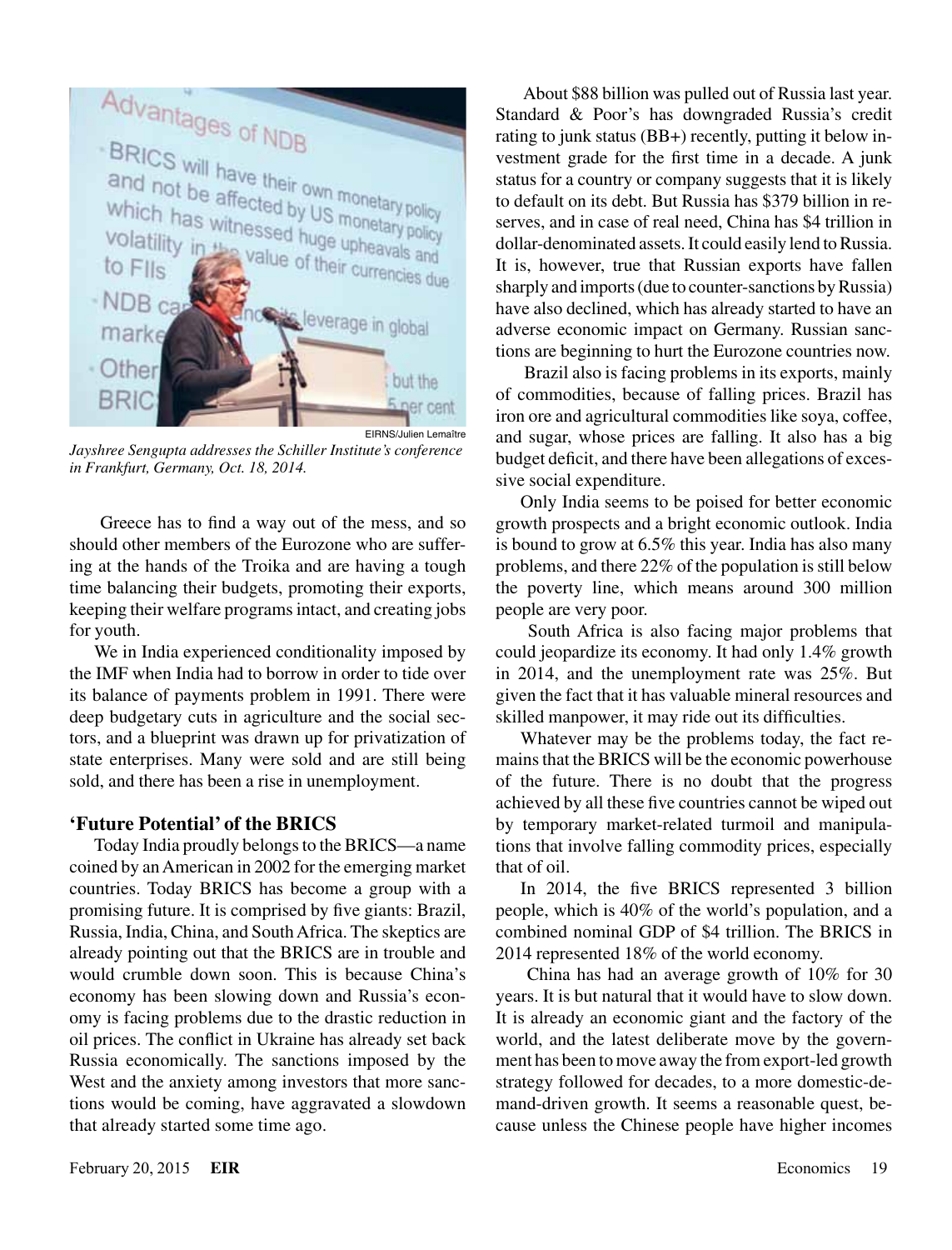and are able to demand more goods and services produced by China, higher growth cannot be sustained. China has already had a very high rate of investment, so now is the time to encourage domestic consumption. Also, the global economy's outlook is getting more and more uncertain, with a shrinking growth rate, and export-led growth is clearly not a viable option for China today.

But the BRICS will collectively have a larger GDP than that of the six leading industrial countries combined, by 2030. As India's Prime Minister Narendra Modi said, "For the first time, [the BRICS] brings together a group of nations on the parameter of 'future potential' rather than existing prosperity or shared identities. The very idea of BRICS is thus forward looking." The BRICS is a cause for worry for countries that have long dominated the current economic order.

To be able to reach their potential by 2030, the BRICS, and especially India, have to grow faster. The BRICS will represent a huge part of humanity and global resources. That is why they chose to have their own development and cooperation agenda and have their own bank. It will liberate them from the clutches of the IMF or the ADB [Asian Development Bank], if they want to borrow for development purposes, especially infrastructure, in the future.

 The IMF unfortunately does not reflect the growing power of the BRICS, and it has failed to implement reforms in its voting structure and quotas which could have changed the BRICS' low representation. All the BRICS together have 11% of the voting power in the IMF. In 2012, the BRICS nations pledged \$75 billion to boost the lending power of the IMF; but the loan was conditional on IMF voting up reforms—which did not take place. It is high time that the Western powers, or the North, take note of the global South represented by the BRICS and the developing world.

Unlike the Eurozone countries which are under the clutches of the Troika, the BRICS are following their own fiscal and monetary policies. The IMF from Washington and the ECB decide when to bail out a beleaguered country in the Eurozone, and by how much, and they decide what kind of austerity package the country has to follow—and even when there is visible and unprecedented human suffering, they do not seem to relent. Belt-tightening measures have led to a drastic fall in living standards in Greece, Spain, and France. They have led to the youth not having jobs, which can demoralize them for the rest of their lives. The adverse psychological impact on youth of being jobless is great. As are a result of austerity measures, the Eurozone is facing an economic crisis with a recession. There will be no growth in the Eurozone in the next one or two years, at least.

The BRICS, on the other hand, has to remain a cohesive group. They have to settle their internal differences, like the border issues between India and China. They are today a challenger of the Western powers' clout in the UN, WTO, and the Bretton Woods twins World Bank and the IMF. It must be remembered that all the members are developing countries except Russia. The group intends to expand in the future. They need help in health, education, banking, and infrastructure. France, as a developed industrialized country, can offer support to the BRICS.

The BRICS need to be protected from balance of payments fluctuations. In fact, the New Development Bank has a Contingency Reserve Arrangement (CRA) of \$100 billion, which is aimed at relieving countries faced with problems in their balance of payments. China will be contributing \$41 billion, Russia, Brazil, and India will each contribute \$18 billion, and South Africa will contribute \$5 billion to the CRA.

The New Development Bank's headquarters will be in Shanghai and there will be a democratic approach to the governance, with each member getting equal voting rights. Its primary focus will be lending for infrastructure projects, with authorized lending of up to \$34 billion annually.

South Africa will have the African headquarters of the bank. It will have starting capital of \$50 billion, with capital increased to \$100 billion over time. Brazil, Russia, India, China, and South Africa will initially contribute \$10 billion each, to bring the total to \$50 billion. No member can increase its share of capital without all the other four agreeing. The bank will allow new members to join, but the BRICS' capital share cannot fall below 55%.

 One driver for the BRICS Development Bank has been "to promote their interests abroad .. . and highlight the strengthening position of countries whose opinion is frequently ignored by their developed American and European colleagues." Basically the idea is to have a bank for the global South, which was badly needed. Two members of the BRICS, Russia and China, have also undertaken currency swap deals.

 In October 2014, Russian and Chinese leaders met in Moscow and signed 40 intergovernmental agreements. Among them is a yuan-ruble currency swap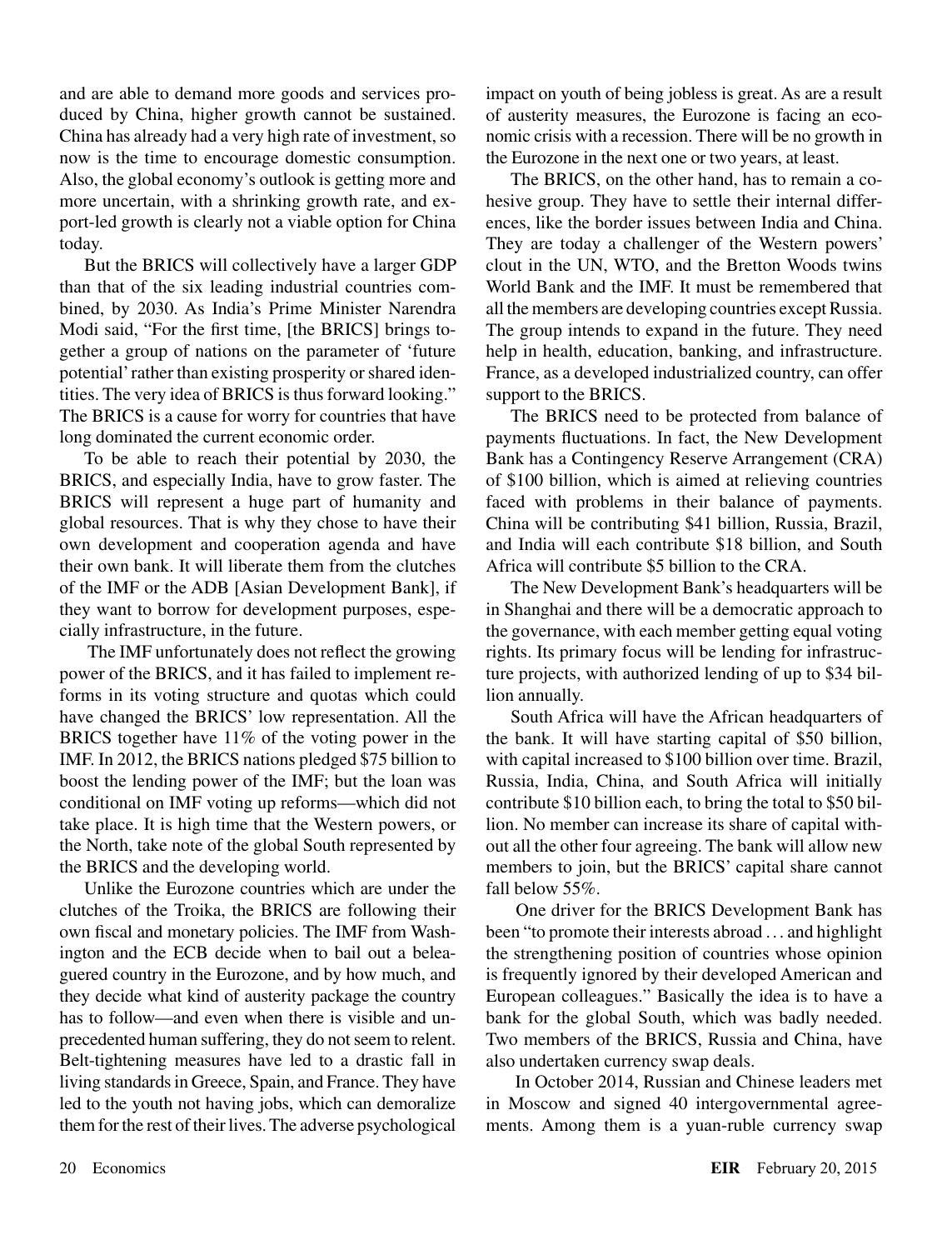worth \$24.4 billion, facilitated by the CRA, and a \$400 billion natural gas deal. The swap is among the first concrete steps the BRICS has taken to eliminate the dollar from international trade, and the natural gas deal is the second.

BRICS member countries, however, need to cooperate in food security, water stress, health care, inclusive growth, urbanization, technology transfer, trade, and investment. They are far behind the developed countries in human development. Measured by the Human Development Index, most BRICS members have problems in tackling inequality. The average Gini coefficient [which measures wealth or income inequality] among the BRICS is 0.49, as compared to 0.31 in developed countries. Life expectancy is 68.1 years in the BRICS and 80 years in developed countries. In terms of mean years of schooling, the BRICS average is 8.14 years, and in developed countries it is 13 years. In health care, education, and technology transfer, France's joining the BRICS would be helpful.

The state of infrastructure among the BRICS is also varied. The weighted average of infrastructure investment needed in each BRICS member will be roughly 7% of each member's GDP, which is higher than what is required in developed countries. India will require 9.6% of its GDP to be infrastructure investment in the next five years.

### **How France Can Participate**

France's support for the BRICS would be a positive sum game. But given France's focal and important position in the EU, it cannot leave the Eurozone without precipitating a collapse. Still, France has always been a prime mover of change in the international financial system. On Feb. 4, 1965, President Charles de Gaulle denounced the role of the dollar and gold system supporting it. He ordered the Bank of France to begin converting its dollar reserves into gold. The result was a steady drain of America's gold supply, and there was a worse threat that other countries would join France in a gold rush.

America went off gold convertibility and went for an alternative to gold, and Washington proposed that the IMF establish Special Drawing Rights (SDRs) as an international credit account among countries. De Gaulle vetoed the proposal and continued to demand gold for dollars. His move changed the entire international financial system, and in 1971, President Nixon ended the

# **The New Silk Road Becomes the World Land-Bridge**

**The BRICS countries have a strategy to prevent war and economic catastrophe. It's time for the rest of the world to join!**

This 374-page report is a road-map to the New World Economic Order that Lyndon and Helga LaRouche have championed for over 20 years.

#### **Includes:**

**Introduction** by Helga Zepp-LaRouche, "The New Silk Road Leads to the Future of Mankind!"

**The metrics of progress,** with emphasis on the scientific principles required for survival of mankind: nuclear power and desalination; the fusion power economy; solving the water crisis.

**The three keystone nations:** China, the core nation of the New Silk Road; Russia's mission in North Central Eurasia and the Arctic; India prepares to take on its legacy of leadership.

**Other regions:** The potential contributions of Southwest, Central, and Southeast Asia, Australia, Europe, and Africa.



The report is available in PDF **\$ 200** and in hard copy  $^{\$}250~\,$  plus shipping and handling. **Order from** http://store.larouchepub.com